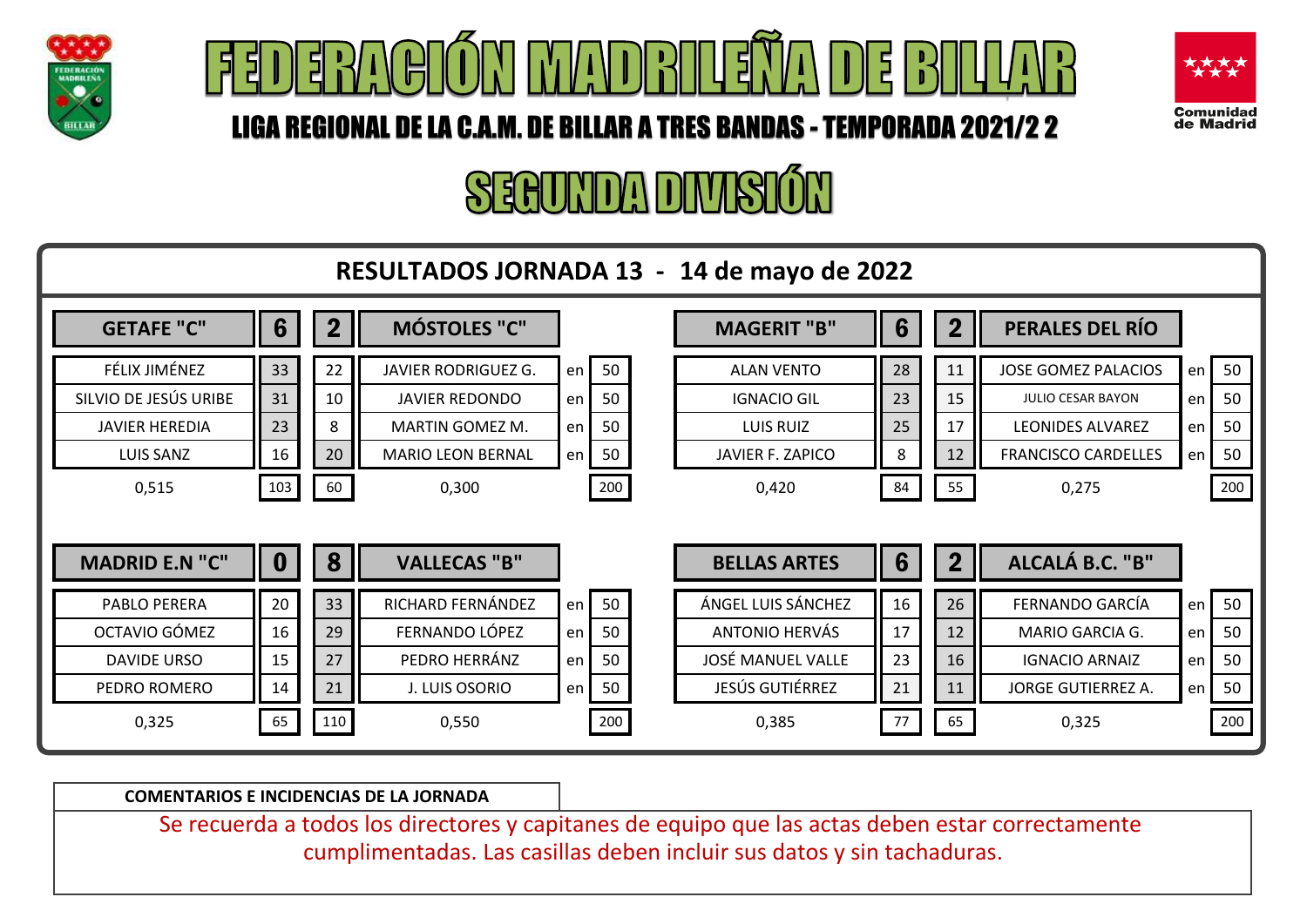



#### LIGA REGIONAL DE LA C.A.M. DE BILLAR A TRES BANDAS TEMPORADA 2021/ 2022

| <b>CLASIFICACIÓN DE EQUIPOS</b> |                        |    |             |             |   |      |      |       |             |    |
|---------------------------------|------------------------|----|-------------|-------------|---|------|------|-------|-------------|----|
| #                               | <b>EQUIPO</b>          | J  | G           | E           | P | CAR. | ENT. | PROM. | PARC. PTOS. |    |
|                                 | <b>BELLAS ARTES</b>    | 13 | 8           | $\mathbf 2$ | 3 | 1094 | 2583 | 0,424 | 64          | 26 |
| $\overline{2}$                  | <b>VALLECAS "B"</b>    | 13 | 8           | 1           | 4 | 1280 | 2572 | 0,498 | 68          | 25 |
| $\overline{\mathbf{3}}$         | <b>MAGERIT "B"</b>     | 13 | 7           | $\mathbf 2$ | 4 | 1059 | 2400 | 0,441 | 58          | 23 |
| $\overline{4}$                  | <b>GETAFE "C"</b>      | 13 | 6           | 4           | 3 | 990  | 2376 | 0,417 | 58          | 22 |
| 5 <sub>1</sub>                  | <b>MÓSTOLES "C"</b>    | 13 | 6           | $\mathbf 2$ | 5 | 904  | 2600 | 0,348 | 60          | 20 |
| 6 <sup>1</sup>                  | <b>MADRID E.N "C"</b>  | 13 | 4           | $\mathbf 2$ | 7 | 858  | 2598 | 0,330 | 39          | 14 |
| $\overline{7}$                  | <b>PERALES DEL RÍO</b> | 13 | $\mathbf 2$ | 3           | 8 | 608  | 2379 | 0,256 | 36          | 9  |
| 8                               | ALCALÁ B.C. "B"        | 13 | 1           | 4           | 8 | 779  | 2394 | 0,325 | 33          | 7  |

| <b>MEJORES PARTIDOS DE LA JORNADA</b> |                    |       |  |  |  |  |  |  |  |
|---------------------------------------|--------------------|-------|--|--|--|--|--|--|--|
| FÉLIX JIMÉNEZ                         | <b>GETAFE "C"</b>  | 0,660 |  |  |  |  |  |  |  |
| RICHARD FERNÁNDEZ                     | VALLECAS "B"       | 0,660 |  |  |  |  |  |  |  |
| SILVIO DE JESÚS URIBE                 | <b>GETAFE "C"</b>  | 0,620 |  |  |  |  |  |  |  |
| FERNANDO LÓPEZ                        | VALLECAS "B"       | 0,580 |  |  |  |  |  |  |  |
| <b>ALAN VENTO</b>                     | <b>MAGERIT</b> "B" | 0,560 |  |  |  |  |  |  |  |
| PEDRO HERRÁNZ                         | VALLECAS "B"       | 0,540 |  |  |  |  |  |  |  |
| FERNANDO GARCÍA                       | ALCALÁ B.C. "B"    | 0,520 |  |  |  |  |  |  |  |
| <b>LUIS RUIZ</b>                      | MAGERIT "B"        | 0,500 |  |  |  |  |  |  |  |
| <b>JAVIER HEREDIA</b>                 | <b>GETAFE "C"</b>  | 0,460 |  |  |  |  |  |  |  |
| <b>IGNACIO GIL</b>                    | <b>MAGERIT</b> "B" | 0,460 |  |  |  |  |  |  |  |

| PRÓXIMA JORNADA                |  |  |  |  |  |  |  |  |  |
|--------------------------------|--|--|--|--|--|--|--|--|--|
| JORNADA 14ª - 11/06/2022       |  |  |  |  |  |  |  |  |  |
| MÓSTOLES "C" - PERALES DEL RÍO |  |  |  |  |  |  |  |  |  |
| VALLECAS "B" - ALCALÁ B.C. "B" |  |  |  |  |  |  |  |  |  |
| GETAFE "C" - MAGERIT "B"       |  |  |  |  |  |  |  |  |  |
| MADRID E.N "C" - BELLAS ARTES  |  |  |  |  |  |  |  |  |  |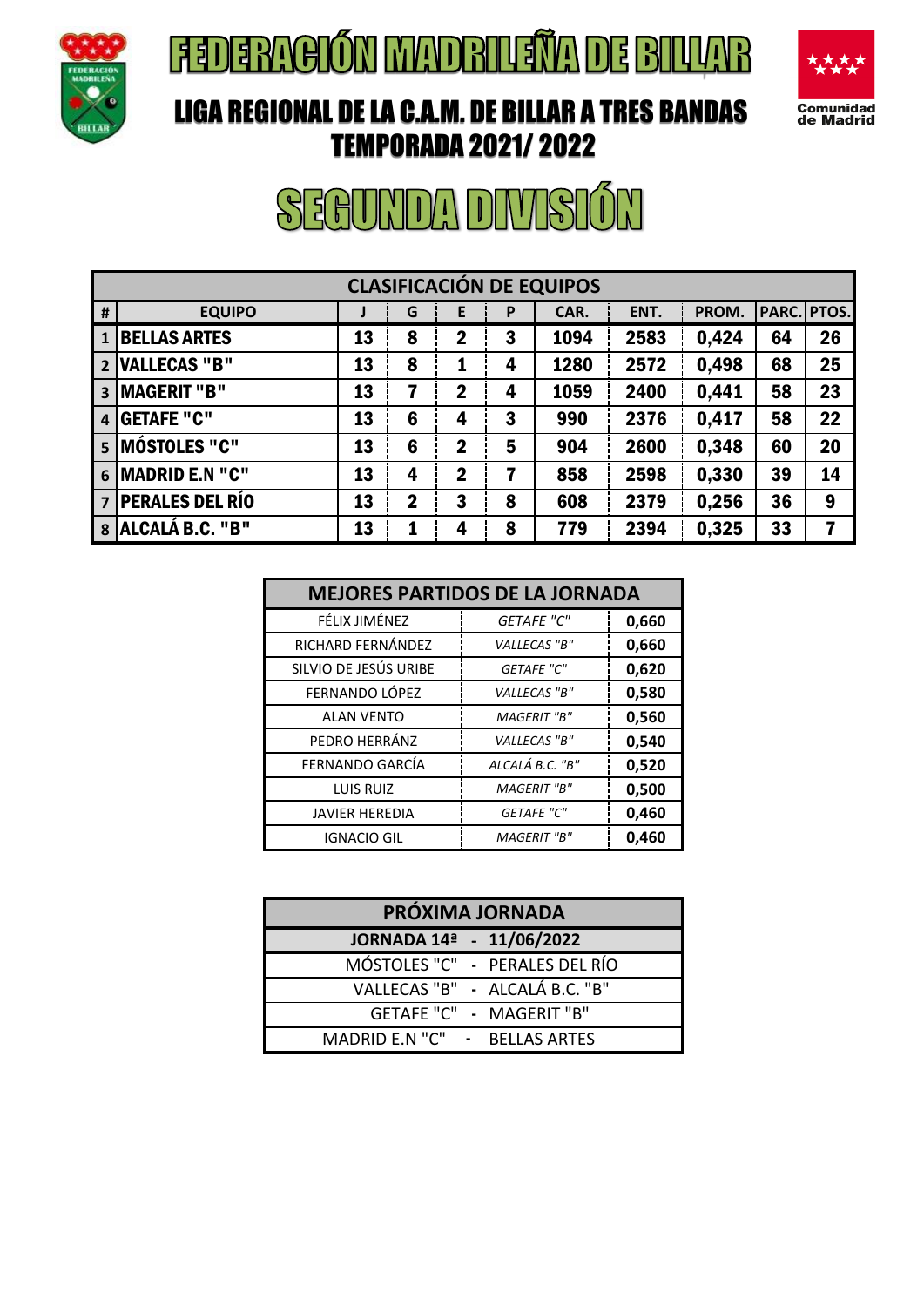





| <b>CLASIFICACIÓN DE JUGADORES</b> |                            |                     |                 |                         |                     |                |      |      |                   |                |
|-----------------------------------|----------------------------|---------------------|-----------------|-------------------------|---------------------|----------------|------|------|-------------------|----------------|
| #                                 | <b>JUGADOR</b>             | <b>EQUIPO</b>       | Jj              | G                       | E                   | P              | CAR. | ENT. | PROM.             | PTOS.          |
| 1                                 | RICHARD FERNÁNDEZ          | VALLECAS "B"        | 10 <sup>1</sup> | 10 <sup>1</sup>         | $\mathbf 0$         | $\mathbf 0$    | 370  | 472  | 0,784             | 20             |
| 2                                 | FERNANDO LÓPEZ             | VALLECAS "B"        | 12              | 10                      | $\pmb{0}$           | $\overline{2}$ | 328  | 600  | 0,547             | 20             |
| 3                                 | SILVIO DE JESÚS URIBE      | <b>GETAFE "C"</b>   | 13              | 8                       | $\pmb{0}$           | 5              | 364  | 578  | 0,630             | 16             |
| $\overline{4}$                    | PEDRO HERRÁNZ              | VALLECAS "B"        | 10              | 8                       | $\mathbf 0$         | $\overline{2}$ | 218  | 500  | 0,436             | 16             |
| 5                                 | <b>FRANCISCO CARDELLES</b> | PERALES DEL RÍO     | 10              | $\boldsymbol{6}$        | $\mathbf{1}$        | 3              | 96   | 450  | 0,213             | 13             |
| 6                                 | <b>ALBERTO NOGALES</b>     | <b>MAGERIT</b> "B"  | 6               | 6                       | $\pmb{0}$           | 0              | 163  | 300  | 0,543             | 12             |
| $\overline{7}$                    | ÁNGEL LUIS SÁNCHEZ         | <b>BELLAS ARTES</b> | 8               | 6                       | $\pmb{0}$           | $\overline{2}$ | 160  | 400  | 0,400             | 12             |
| 8                                 | JULIÁN DE LA TORRE         | <b>BELLAS ARTES</b> | 6               | 5                       | $\pmb{0}$           | $\mathbf{1}$   | 169  | 283  | 0,597             | 10             |
| 9                                 | <b>EMILIO CABIDA</b>       | <b>BELLAS ARTES</b> | 6               | 5                       | $\mathbf 0$         | $\mathbf 1$    | 173  | 300  | 0,577             | 10             |
| 10                                | <b>ALAN VENTO</b>          | <b>MAGERIT</b> "B"  | 6               | 5                       | $\pmb{0}$           | $\mathbf{1}$   | 165  | 300  | 0,550             | 10             |
| 11                                | <b>IGNACIO GIL</b>         | <b>MAGERIT</b> "B"  | 7               | 5                       | $\mathbf 0$         | $\overline{2}$ | 108  | 300  | 0,360             | 10             |
| 12                                | LUIS MACÍA                 | <b>BELLAS ARTES</b> | 6               | $\overline{\mathbf{4}}$ | $\mathbf{1}$        | $\mathbf{1}$   | 133  | 300  | 0,443             | 9              |
| 13                                | JESÚS MUÑOZ COLLADO        | ALCALÁ B.C. "B"     | 4               | $\overline{4}$          | $\mathbf 0$         | $\mathbf 0$    | 104  | 200  | 0,520             | 8              |
| 14                                | <b>MANUEL UREÑA LUCAS</b>  | MÓSTOLES "C"        | 5               | $\overline{4}$          | $\mathbf 0$         | $\mathbf 1$    | 102  | 250  | 0,408             | 8              |
| 15                                | FERNANDO GARCÍA            | ALCALÁ B.C. "B"     | 5               | $\overline{\mathbf{4}}$ | $\mathbf 0$         | $\mathbf{1}$   | 81   | 200  | 0,405             | 8              |
| 16                                | <b>MARIO LEON BERNAL</b>   | MÓSTOLES "C"        | 5               | $\overline{4}$          | $\mathbf 0$         | $\mathbf{1}$   | 101  | 250  | 0,404             | 8              |
| 17                                | JESÚS GUTIÉRREZ            | <b>BELLAS ARTES</b> | 7               | $\overline{4}$          | $\mathbf 0$         | 3              | 138  | 350  | 0,394             | 8              |
| 18                                | <b>GREGORIO MAQUEDA</b>    | <b>GETAFE "C"</b>   | 7               | $\overline{4}$          | $\mathbf 0$         | 3              | 138  | 350  | 0,394             | 8              |
| 19                                | FRANCISCO LOPEZ G.         | MÓSTOLES "C"        | 5               | $\overline{4}$          | $\mathbf 0$         | $\mathbf 1$    | 98   | 250  | 0,392             | 8              |
| 20                                | <b>ANTONIO JIMÉNEZ</b>     | <b>GETAFE "C"</b>   | 6               | 4                       | $\mathbf 0$         | $\overline{2}$ | 102  | 300  | 0,340             | 8              |
| 21                                | <b>ANGEL TORRIJOS</b>      | MÓSTOLES "C"        | 5               | 3                       | $\mathbf{1}$        | $\mathbf{1}$   | 94   | 250  | 0,376             | $\overline{7}$ |
| 22                                | ANTONIO HERVÁS             | <b>BELLAS ARTES</b> | 7               | $\overline{3}$          | $\mathbf{1}$        | 3              | 130  | 350  | 0,371             | $\overline{7}$ |
| 23                                | FÉLIX JIMÉNEZ              | <b>GETAFE "C"</b>   | 4               | 3 <sup>1</sup>          | $\mathsf{O}\xspace$ | Ţ<br>$1 \mid$  |      |      | 116   198   0,586 | 6              |
| 24                                | JUAN CARLOS GARCÍA         | MAGERIT "B"         | 6               | $\mathsf{3}$            | 0 <sup>1</sup>      | 3              | 175  | 300  | 0,583             | 6              |
| 25                                | GERMÁN NÚÑEZ               | <b>MAGERIT</b> "B"  | 5               | $\mathsf{3}$            | $\mathsf{O}$        | $\overline{2}$ | 90   | 200  | 0,450             | 6              |
| 26                                | LUIS RUIZ                  | <b>MAGERIT</b> "B"  | 5               | $\mathsf{3}$            | 0 <sup>1</sup>      | $\overline{2}$ | 103  | 250  | 0,412             | 6              |
| 27                                | JAVIER F. ZAPICO           | <b>MAGERIT</b> "B"  | 5               | $\mathsf 3$             | $\mathbf 0$         | $\overline{2}$ | 99   | 250  | 0,396             | 6              |
| 28                                | JOSÉ MANUEL VALLE          | <b>BELLAS ARTES</b> | 7               | 3                       | $\mathbf 0$         | $\overline{4}$ | 135  | 350  | 0,386             | 6              |
| 29                                | <b>DIONISIO MINAYA</b>     | VALLECAS "B"        | 10 <sub>1</sub> | $\mathbf{3}$            | 0 <sup>1</sup>      | $\overline{7}$ | 184  | 500  | 0,368             | 6              |
| 30                                | <b>JOSÉ RIVERA</b>         | <b>GETAFE "C"</b>   | 3               | $\mathsf{3}$            | $\mathbf 0$         | 0              | 35   | 100  | 0,350             | 6              |
| 31                                | OCTAVIO GÓMEZ              | MADRID E.N "C"      | 5               | 3                       | $\mathbf 0$         | $\overline{2}$ | 74   | 250  | 0,296             | 6              |
| 32                                | JOSÉ A. PALOMINO           | MÓSTOLES "C"        | 3               | 3                       | 0                   | $\pmb{0}$      | 43   | 150  | 0,287             | 6              |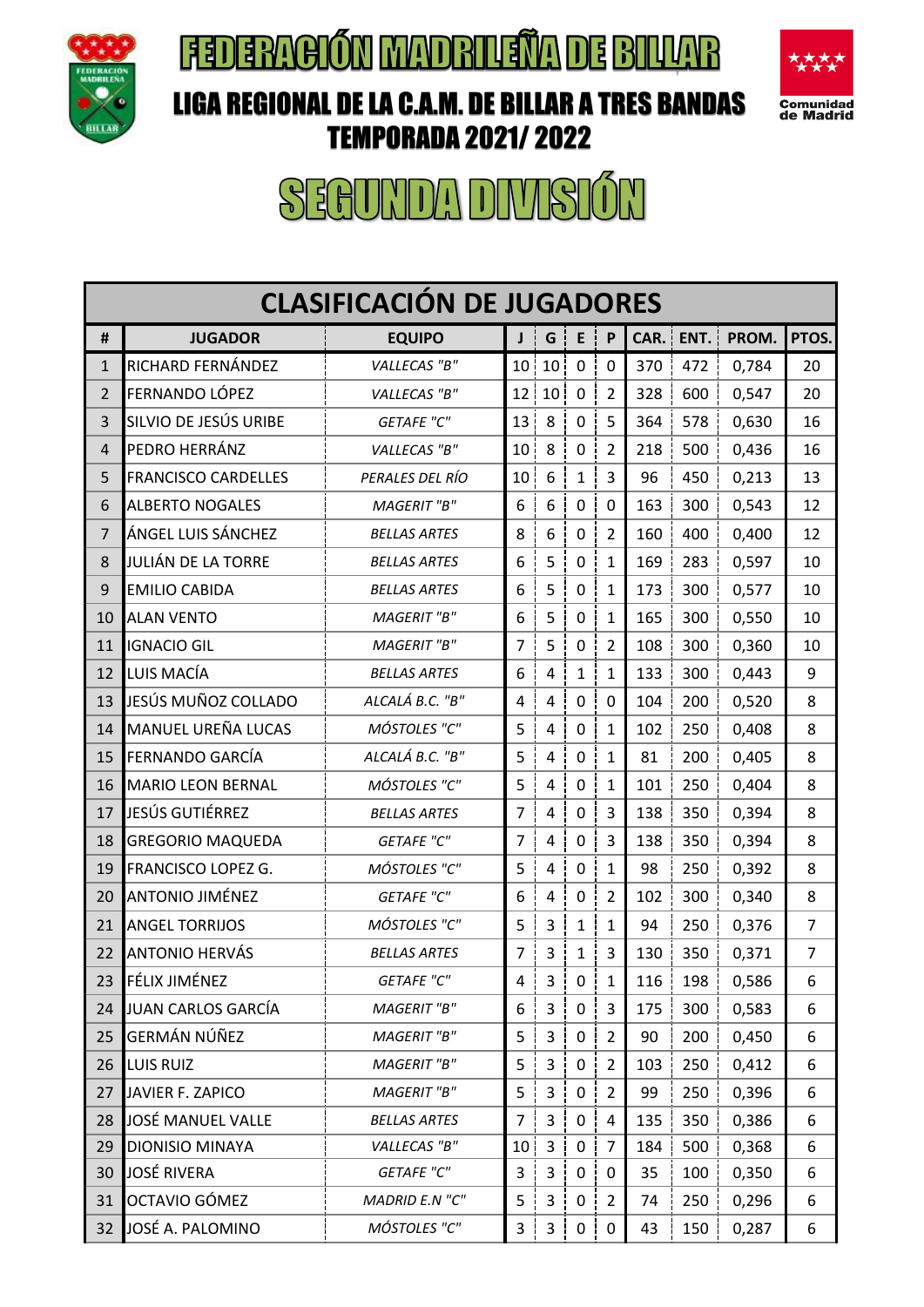

LIGA REGIONAL DE LA C.A.M. DE BILLAR A TRES BANDAS TEMPORADA 2021/ 2022



|    | <b>CLASIFICACIÓN DE JUGADORES</b> |                       |                |                |                |                |        |      |       |                |  |
|----|-----------------------------------|-----------------------|----------------|----------------|----------------|----------------|--------|------|-------|----------------|--|
| #  | <b>JUGADOR</b>                    | <b>EQUIPO</b>         | J              | G              | $\sf E$        | P              | CAR. i | ENT. | PROM. | PTOS.          |  |
| 33 | <b>DAVIDE URSO</b>                | <b>MADRID E.N "C"</b> | 5              | 3              | $\pmb{0}$      | $\overline{2}$ | 68     | 250  | 0,272 | 6              |  |
| 34 | <b>FRANCISCO PRADOS</b>           | PERALES DEL RÍO       | 5              | 3              | $\pmb{0}$      | $\overline{2}$ | 54     | 200  | 0,270 | 6              |  |
| 35 | MIGUEL A. SAYAGO                  | MÓSTOLES "C"          | 5              | $\overline{2}$ | $\mathbf{1}$   | $\overline{2}$ | 95     | 250  | 0,380 | 5              |  |
| 36 | <b>CÉSAR MORENO</b>               | MADRID E.N "C"        | 5              | $\overline{2}$ | $\mathbf{1}$   | $\overline{2}$ | 70     | 250  | 0,280 | 5              |  |
| 37 | VALENTIN ANDALUZ B.               | PERALES DEL RÍO       | 2              | $\overline{2}$ | $\pmb{0}$      | 0              | 68     | 79   | 0,861 | 4              |  |
| 38 | <b>MARTIN WOLLERUP</b>            | VALLECAS "B"          | 2              | $\overline{2}$ | $\mathbf 0$    | $\mathbf 0$    | 77     | 100  | 0,770 | 4              |  |
| 39 | PASCUAL IBAÑEZ                    | ALCALÁ B.C. "B"       | 6              | $\overline{2}$ | $\mathbf 0$    | 4              | 113    | 244  | 0,463 | 4              |  |
| 40 | CARLOS RODRÍGUEZ J.               | MADRID E.N "C"        | 5              | $\overline{2}$ | $\pmb{0}$      | 3              | 111    | 248  | 0,448 | 4              |  |
| 41 | PABLO PERERA                      | MADRID E.N "C"        | 7              | $\overline{2}$ | $\pmb{0}$      | 5              | 156    | 350  | 0,446 | 4              |  |
| 42 | <b>JAVIER HEREDIA</b>             | <b>GETAFE "C"</b>     | 5              | $\overline{2}$ | $\mathbf 0$    | 3              | 93     | 250  | 0,372 | 4              |  |
| 43 | <b>EDUARDO ALAMEDA</b>            | <b>GETAFE "C"</b>     | 4              | $\overline{2}$ | $\pmb{0}$      | $\overline{2}$ | 53     | 150  | 0,353 | 4              |  |
| 44 | ÁLVARO MARTÍN A.                  | MADRID E.N "C"        | 5              | $\overline{2}$ | $\pmb{0}$      | 3              | 88     | 250  | 0,352 | 4              |  |
| 45 | PEDRO ROMERO                      | MADRID E.N "C"        | 6              | $\mathbf{1}$   | $\overline{2}$ | 3              | 104    | 300  | 0,347 | 4              |  |
| 46 | JAVIER RODRIGUEZ G.               | MÓSTOLES "C"          | 4              | $\overline{2}$ | $\mathbf 0$    | $\overline{2}$ | 64     | 200  | 0,320 | 4              |  |
| 47 | <b>LEONIDES ALVAREZ</b>           | PERALES DEL RÍO       | 9              | $\overline{2}$ | $\pmb{0}$      | $\overline{7}$ | 111    | 400  | 0,278 | 4              |  |
| 48 | JOSÉ LIVINO PULPÓN                | <b>GETAFE "C"</b>     | 5              | $\overline{2}$ | $\mathbf 0$    | 3              | 50     | 200  | 0,250 | 4              |  |
| 49 | <b>ALIN CRISTIAN SIMON</b>        | ALCALÁ B.C. "B"       | 6              | $\mathbf 1$    | $\mathbf 1$    | 4              | 90     | 300  | 0,300 | 3              |  |
| 50 | CARLOS ALVAREZ LONDOÑO            | ALCALÁ B.C. "B"       | 3              | $\mathbf{1}$   | $\pmb{0}$      | $\overline{2}$ | 75     | 150  | 0,500 | $\overline{2}$ |  |
| 51 | <b>ENRIQUE PEREZ</b>              | MÓSTOLES "C"          | 4              | $\mathbf{1}$   | $\pmb{0}$      | 3              | 88     | 200  | 0,440 | $\overline{2}$ |  |
| 52 | <b>J. LUIS OSORIO</b>             | VALLECAS "B"          | 1              | $\mathbf{1}$   | $\mathbf 0$    | $\mathbf 0$    | 21     | 50   | 0,420 | $\overline{2}$ |  |
| 53 | <b>FRANCISCO BORRUECO</b>         | MADRID E.N "C"        | $\overline{2}$ | $\mathbf{1}$   | $\pmb{0}$      | $\mathbf{1}$   | 42     | 100  | 0,420 | $\overline{2}$ |  |
| 54 | <b>BENITO GARCIA DEL</b>          | MÓSTOLES "C"          | 1              | 1              | 0              | 0              | 18     | 50   | 0,360 | $\overline{2}$ |  |
| 55 | <b>GREGORIO HERVAS</b>            | MÓSTOLES "C"          | 3              | $1\,$ i        | 0 <sup>1</sup> | $\overline{2}$ | 48     | 150  | 0,320 | $\overline{2}$ |  |
| 56 | JULIO CESAR BAYON                 | PERALES DEL RÍO       | $4 \mid$       | $1 \nvert$     | 0 <sup>1</sup> | 3              | 61     | 200  | 0,305 | $\overline{2}$ |  |
| 57 | <b>RUBEN MEDINA E.</b>            | MÓSTOLES "C"          | 1              | $\mathbf{1}$   | $\mathbf 0$    | 0              | 15     | 50   | 0,300 | 2              |  |
| 58 | <b>JAVIER REDONDO</b>             | MÓSTOLES "C"          | 4              | $\mathbf{1}$   | $\mathbf 0$    | 3              | 59     | 200  | 0,295 | 2              |  |
| 59 | <b>DAVID GONZÁLEZ</b>             | MADRID E.N "C"        | 5              | $\mathbf{1}$   | $\mathbf 0$    | 4              | 73     | 250  | 0,292 | 2              |  |
| 60 | <b>IGNACIO ARNAIZ</b>             | ALCALÁ B.C. "B"       | 4              | $\mathbf{1}$   | 0              | 3              | 40     | 150  | 0,267 | 2              |  |
| 61 | JOSE A.GIMÉNEZ                    | MADRID E.N "C"        | 3              | $\mathbf 1$    | $\mathbf 0$    | $\overline{2}$ | 39     | 150  | 0,260 | 2              |  |
| 62 | JORGE GUTIERREZ A.                | ALCALÁ B.C. "B"       | 6              | $\mathbf{1}$   | $\mathbf 0$    | 5              | 78     | 300  | 0,260 | 2              |  |
| 63 | ANGEL SANCHEZ M.                  | ALCALÁ B.C. "B"       | 3              | $\mathbf{1}$   | 0              | $\overline{2}$ | 39     | 150  | 0,260 | 2              |  |
| 64 | MARIO GARCIA G.                   | ALCALÁ B.C. "B"       | 4              | $\mathbf{1}$   | 0              | 3              | 36     | 150  | 0,240 | $\overline{2}$ |  |